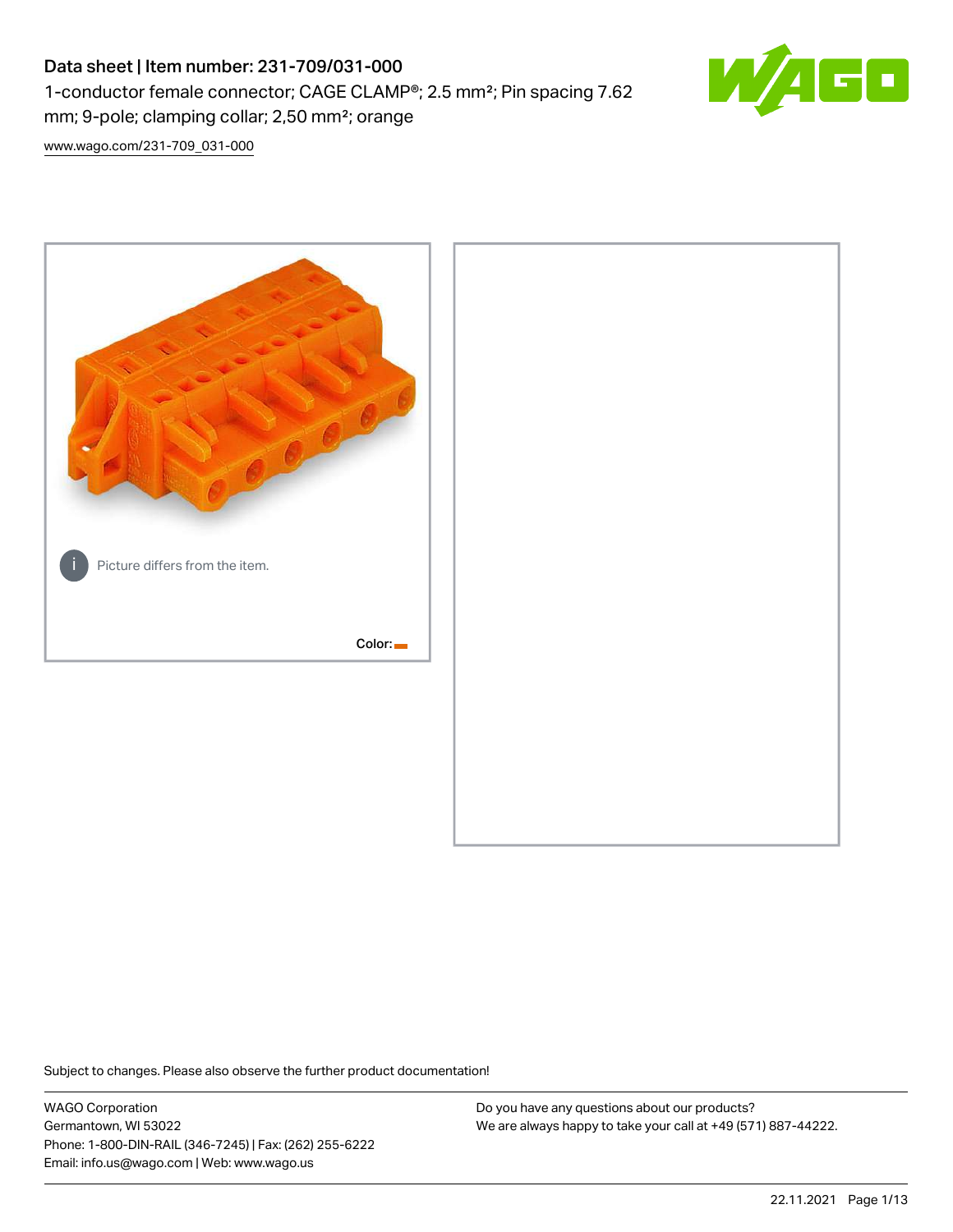



 $L =$  (pole no.  $-1$ ) x pin spacing  $+5.08$  mm

 $L_1 = L + 3$  mm

 $L_2 = L + 8.8$  mm

 $L_3 = L + 14.8$  mm

2- to 3-pole female connectors – one latch only

# Item description

■ Universal connection for all conductor types

Subject to changes. Please also observe the further product documentation!

WAGO Corporation Germantown, WI 53022 Phone: 1-800-DIN-RAIL (346-7245) | Fax: (262) 255-6222 Email: info.us@wago.com | Web: www.wago.us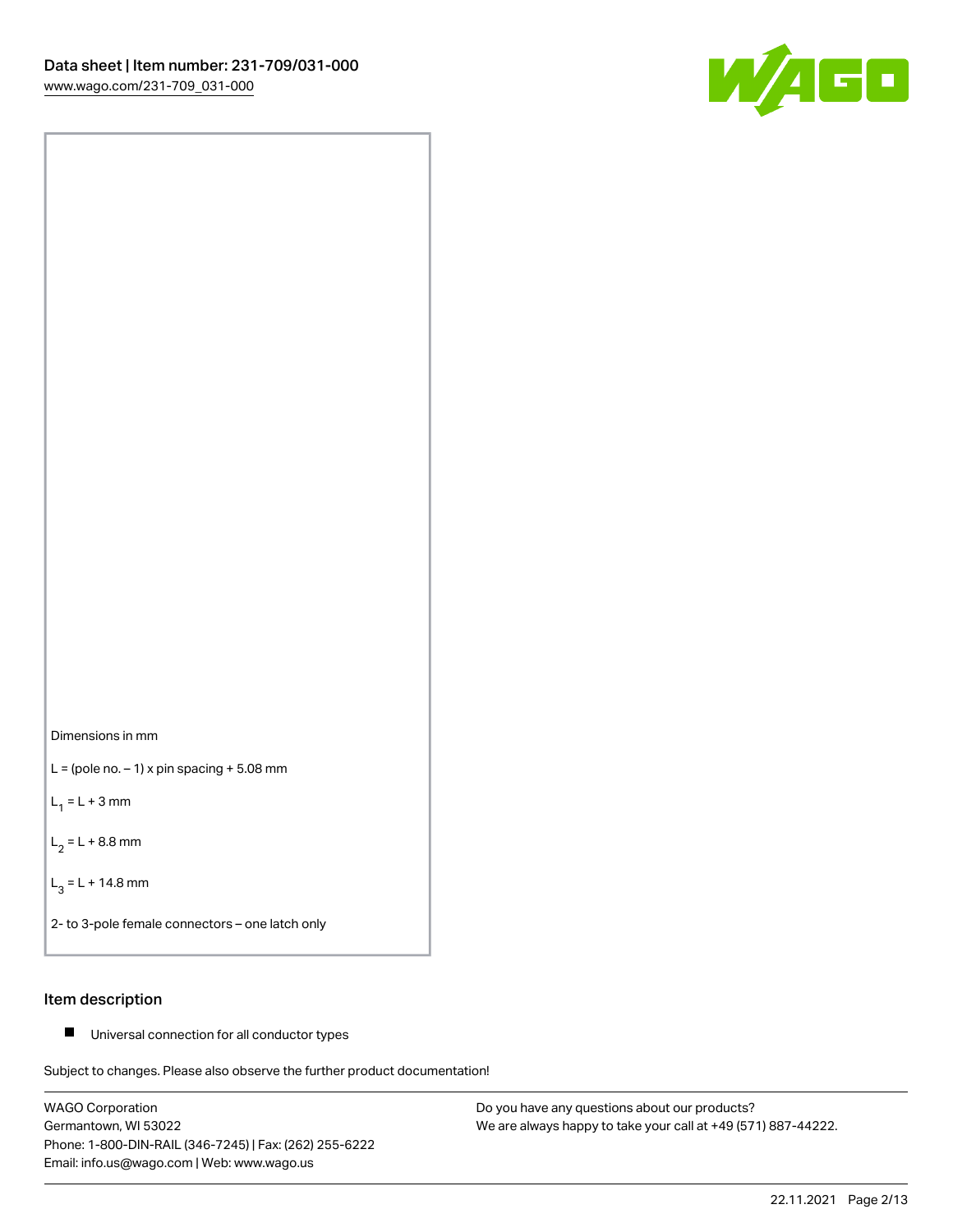

- $\blacksquare$ Easy cable pre-assembly and on-unit wiring via vertical and horizontal CAGE CLAMP<sup>®</sup> actuation
- $\blacksquare$ Integrated test ports
- $\blacksquare$ With coding fingers

# Data

| Safety information 1 | The MCS-MULTI CONNECTION SYSTEM includes connectors<br>without breaking capacity in accordance with DIN EN 61984. When<br>used as intended, these connectors must not be connected<br>/disconnected when live or under load. The circuit design should<br>ensure header pins, which can be touched, are not live when<br>unmated. |
|----------------------|-----------------------------------------------------------------------------------------------------------------------------------------------------------------------------------------------------------------------------------------------------------------------------------------------------------------------------------|
| Variants:            | Gold-plated or partially gold-plated contact surfaces<br>Other versions (or variants) can be requested from WAGO Sales or<br>configured at https://configurator.wago.com/                                                                                                                                                         |

# Electrical data

## IEC Approvals

| Ratings per                 | IEC/EN 60664-1                                                        |
|-----------------------------|-----------------------------------------------------------------------|
| Rated voltage (III / 3)     | 500 V                                                                 |
| Rated surge voltage (III/3) | 6 <sub>k</sub> V                                                      |
| Rated voltage (III/2)       | 630 V                                                                 |
| Rated surge voltage (III/2) | 6 <sub>k</sub> V                                                      |
| Nominal voltage (II/2)      | 1000V                                                                 |
| Rated surge voltage (II/2)  | 6 <sub>k</sub> V                                                      |
| Rated current               | 16 A                                                                  |
| Legend (ratings)            | $(III / 2)$ $\triangle$ Overvoltage category III / Pollution degree 2 |

# UL Approvals

| Approvals per                  | UL 1059 |
|--------------------------------|---------|
| Rated voltage UL (Use Group B) | 300 V   |
| Rated current UL (Use Group B) | 15 A    |
| Rated voltage UL (Use Group D) | 300 V   |
| Rated current UL (Use Group D) | 10 A    |

| <b>WAGO Corporation</b>                                | Do you have any questions about our products?                 |
|--------------------------------------------------------|---------------------------------------------------------------|
| Germantown, WI 53022                                   | We are always happy to take your call at +49 (571) 887-44222. |
| Phone: 1-800-DIN-RAIL (346-7245)   Fax: (262) 255-6222 |                                                               |
| Email: info.us@wago.com   Web: www.wago.us             |                                                               |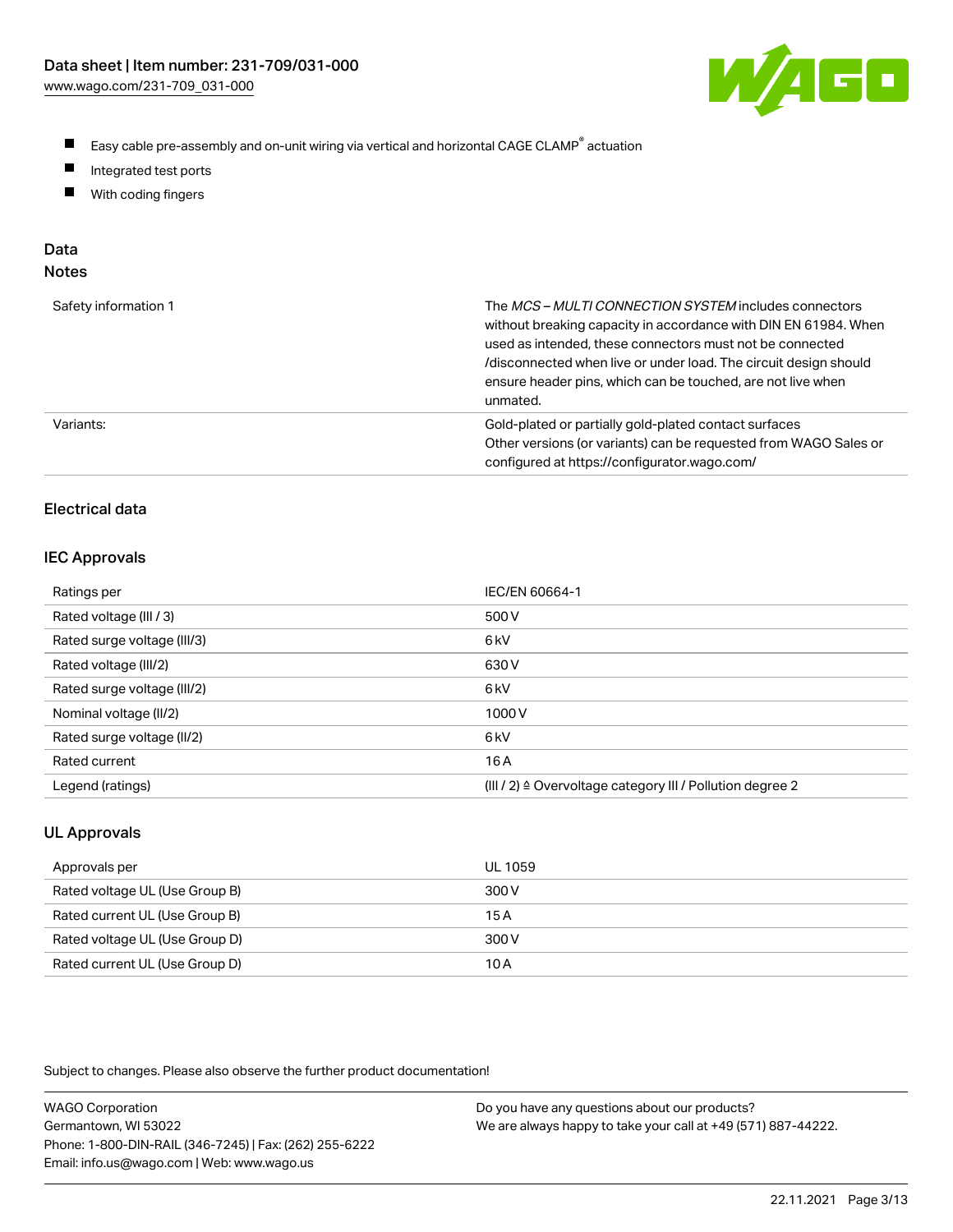

# Ratings per UL

| Rated voltage UL 1977 | 600 V |
|-----------------------|-------|
| Rated current UL 1977 | 1 E   |

# CSA Approvals

| Approvals per                   | CSA   |
|---------------------------------|-------|
| Rated voltage CSA (Use Group B) | 300 V |
| Rated current CSA (Use Group B) | 15 A  |
| Rated voltage CSA (Use Group D) | 300 V |
| Rated current CSA (Use Group D) | 10 A  |

# Connection data

| Total number of connection points |  |
|-----------------------------------|--|
| Total number of potentials        |  |
| Number of connection types        |  |
| Number of levels                  |  |

#### Connection 1

| Connection technology                             | CAGE CLAMP <sup>®</sup>                 |
|---------------------------------------------------|-----------------------------------------|
| Actuation type                                    | Operating tool                          |
| Solid conductor                                   | $0.08$ 2.5 mm <sup>2</sup> / 28  12 AWG |
| Fine-stranded conductor                           | $0.082.5$ mm <sup>2</sup> / 28  12 AWG  |
| Fine-stranded conductor; with insulated ferrule   | $0.251.5$ mm <sup>2</sup>               |
| Fine-stranded conductor; with uninsulated ferrule | $0.252.5$ mm <sup>2</sup>               |
| Strip length                                      | 89 mm / 0.31  0.35 inch                 |
| Number of poles                                   | 9                                       |
| Conductor entry direction to mating direction     | 0°                                      |

# Physical data

| Pin spacing | 7.62 mm / 0.3 inch    |
|-------------|-----------------------|
| Width       | 80.84 mm / 3.183 inch |
| Height      | 14.3 mm / 0.563 inch  |
| Depth       | 26.45 mm / 1.041 inch |

Subject to changes. Please also observe the further product documentation!

WAGO Corporation Germantown, WI 53022 Phone: 1-800-DIN-RAIL (346-7245) | Fax: (262) 255-6222 Email: info.us@wago.com | Web: www.wago.us Do you have any questions about our products? We are always happy to take your call at +49 (571) 887-44222.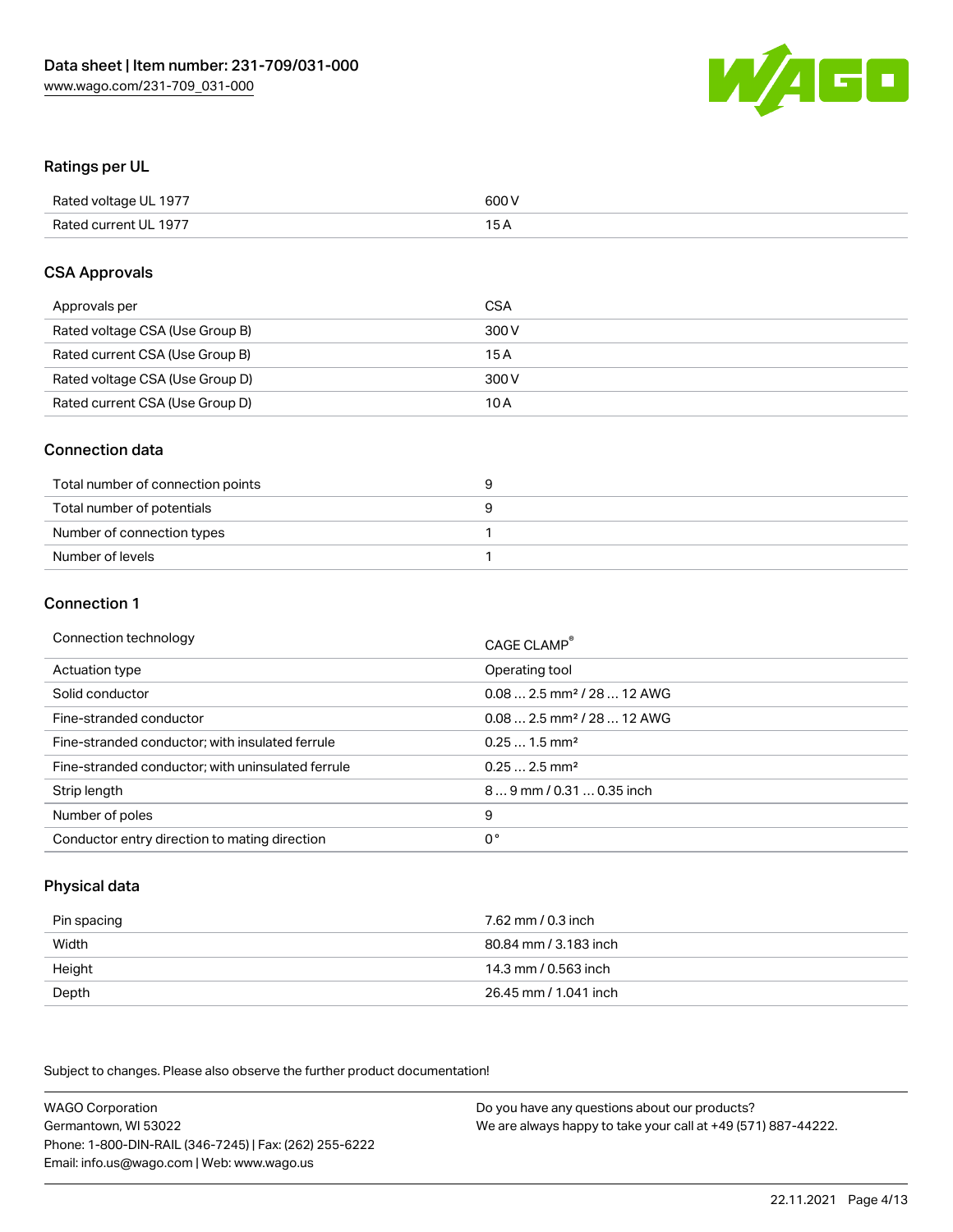

## Mechanical data

| Mounting type | Mounting flange       |
|---------------|-----------------------|
| Mounting type | Feed-through mounting |
|               | Panel mounting        |

# Plug-in connection

| Contact type (pluggable connector) | Female connector/socket |
|------------------------------------|-------------------------|
| Connector (connection type)        | for conductor           |
| Mismating protection               | No                      |
| Locking of plug-in connection      | Without                 |

# Material data

| Color                       | orange                            |
|-----------------------------|-----------------------------------|
| Material group              |                                   |
| Insulation material         | Polyamide (PA66)                  |
| Flammability class per UL94 | V <sub>0</sub>                    |
| Clamping spring material    | Chrome nickel spring steel (CrNi) |
| Contact material            | Copper alloy                      |
| Contact plating             | tin-plated                        |
| Fire load                   | 0.333 MJ                          |
| Weight                      | 19.6g                             |
|                             |                                   |

# Environmental requirements

| Limit temperature range<br>. | $-60+85 °C$ |  |
|------------------------------|-------------|--|
|------------------------------|-------------|--|

# Commercial data

| Product Group         | 3 (Multi Conn. System) |
|-----------------------|------------------------|
| PU (SPU)              | 25 Stück               |
| Packaging type        | box                    |
| Country of origin     | DE                     |
| <b>GTIN</b>           | 4044918376754          |
| Customs tariff number | 8536694040             |

# Approvals / Certificates

## Country specific Approvals

| <b>WAGO Corporation</b>                                | Do you have any questions about our products?                 |
|--------------------------------------------------------|---------------------------------------------------------------|
| Germantown, WI 53022                                   | We are always happy to take your call at +49 (571) 887-44222. |
| Phone: 1-800-DIN-RAIL (346-7245)   Fax: (262) 255-6222 |                                                               |
| Email: info.us@wago.com   Web: www.wago.us             |                                                               |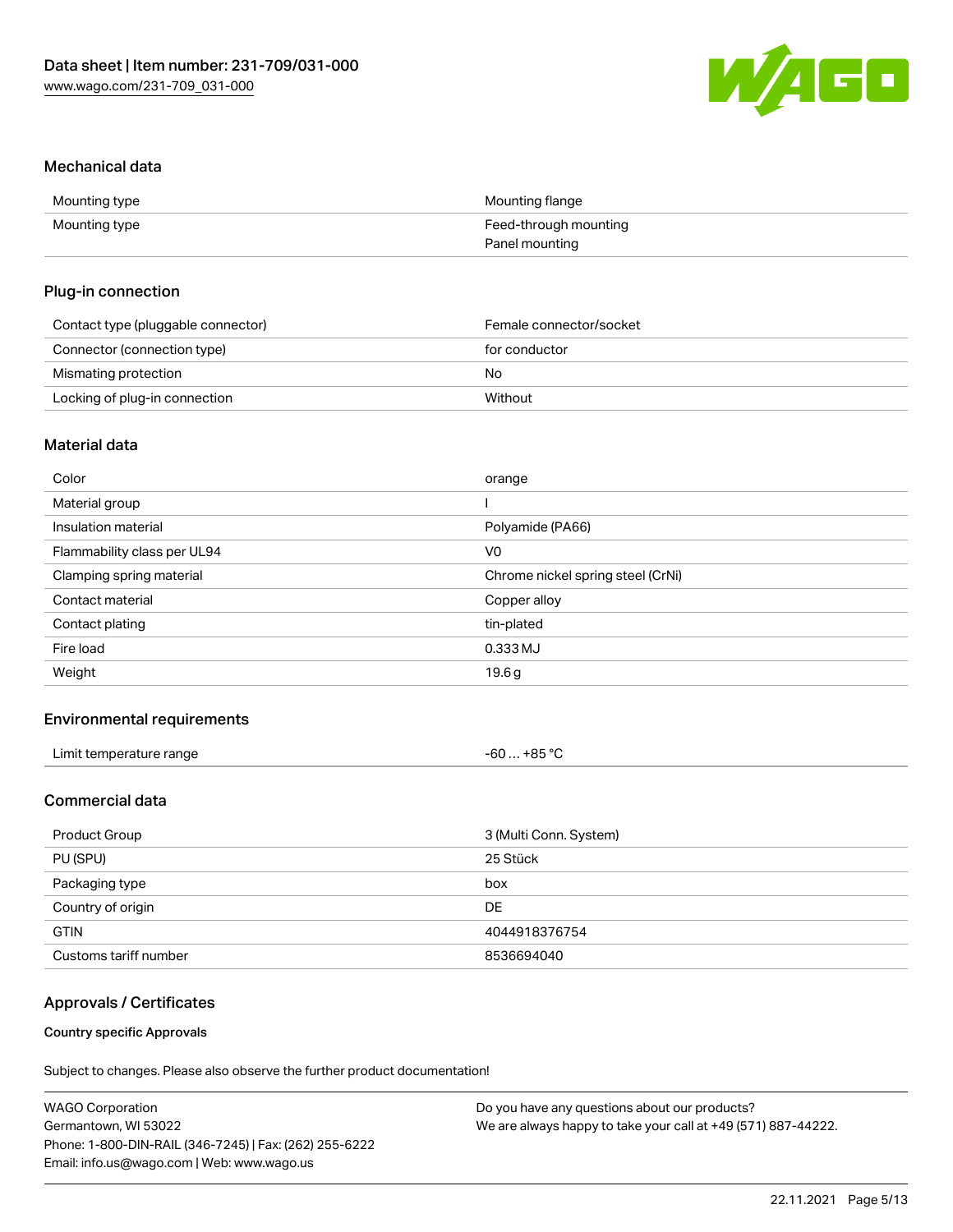[www.wago.com/231-709\\_031-000](http://www.wago.com/231-709_031-000)



| Logo | Approval                               | <b>Additional Approval Text</b> | Certificate<br>name |
|------|----------------------------------------|---------------------------------|---------------------|
|      | CВ<br>DEKRA Certification B.V.         | IEC 61984                       | NL-39756            |
|      | <b>CSA</b><br>DEKRA Certification B.V. | C <sub>22.2</sub>               | 1466354             |

#### Ship Approvals

|                          |                             |                                 | Certificate |
|--------------------------|-----------------------------|---------------------------------|-------------|
| Logo                     | Approval                    | <b>Additional Approval Text</b> | name        |
| ABS.                     | <b>ABS</b>                  | $\overline{\phantom{0}}$        | $19-$       |
|                          | American Bureau of Shipping |                                 | HG1869876-  |
|                          |                             |                                 | <b>PDA</b>  |
|                          |                             |                                 |             |
|                          | BV                          | <b>IEC 60998</b>                | 11915/D0    |
|                          | Bureau Veritas S.A.         |                                 | BV          |
|                          |                             |                                 |             |
| <b>BUREAU</b><br>VERITAS |                             |                                 |             |

#### UL-Approvals

| Logo                  | Approval                                    | <b>Additional Approval Text</b> | Certificate<br>name |
|-----------------------|---------------------------------------------|---------------------------------|---------------------|
| 8                     | <b>UR</b><br>Underwriters Laboratories Inc. | <b>UL 1977</b>                  | E45171              |
| $\boldsymbol{\theta}$ | <b>UR</b><br>Underwriters Laboratories Inc. | <b>UL 1059</b>                  | E45172              |

# **Counterpart**

| Item no.731-639<br>1-conductor male connector; CAGE CLAMP <sup>®</sup> ; 2.5 mm <sup>2</sup> ; Pin spacing 7.62 mm; 9-pole; 2,50 mm <sup>2</sup> ;<br>orange | www.wago.com/731-639             |
|--------------------------------------------------------------------------------------------------------------------------------------------------------------|----------------------------------|
| Item no.231-739/001-000<br>THT male header; 1.0 x 1.0 mm solder pin; straight; Pin spacing 7.62 mm; 9-pole; orange                                           | www.wago.com/231-739/001-<br>000 |

| <b>WAGO Corporation</b>                                | Do you have any questions about our products?                 |
|--------------------------------------------------------|---------------------------------------------------------------|
| Germantown, WI 53022                                   | We are always happy to take your call at +49 (571) 887-44222. |
| Phone: 1-800-DIN-RAIL (346-7245)   Fax: (262) 255-6222 |                                                               |
| Email: info.us@wago.com   Web: www.wago.us             |                                                               |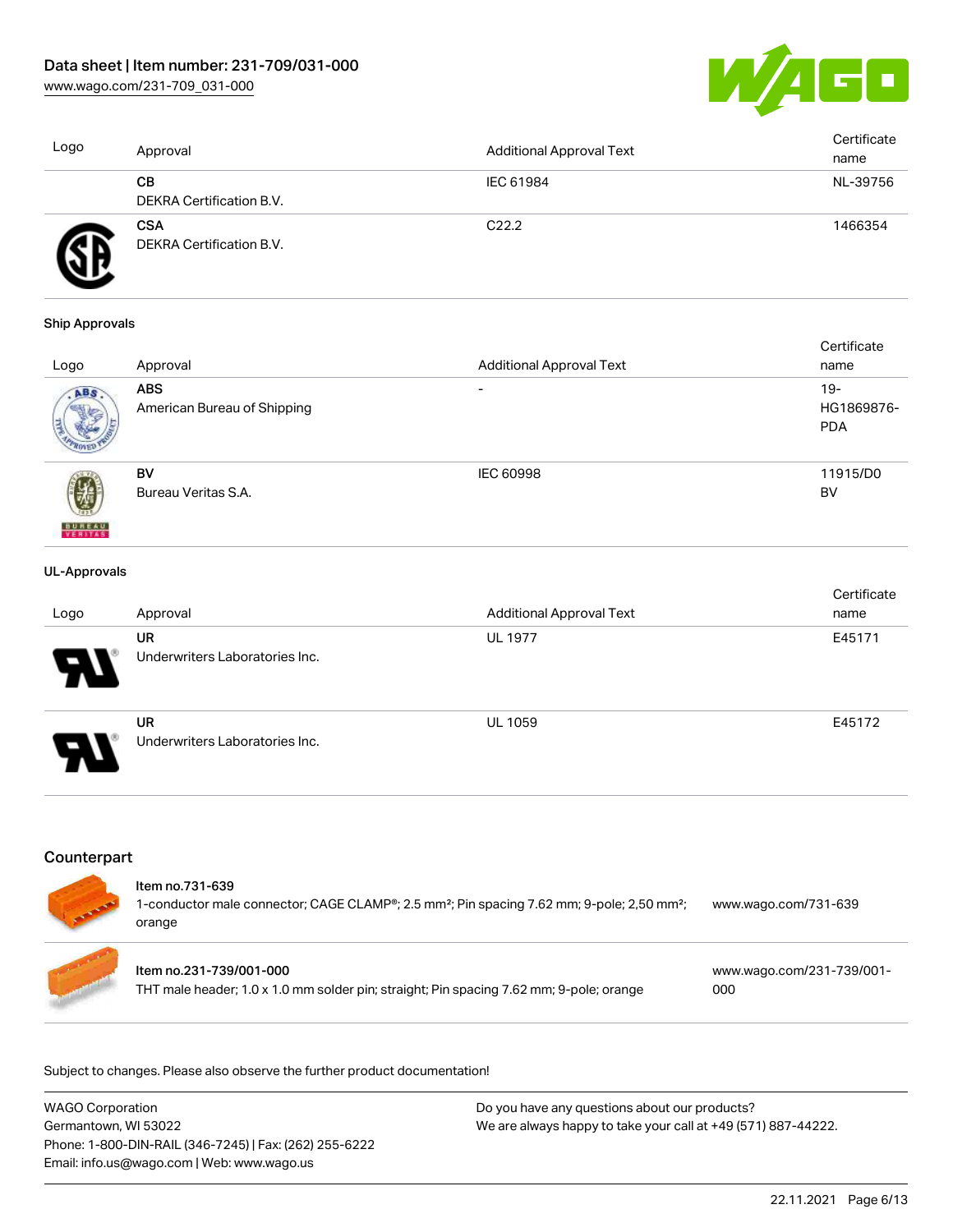

#### Item no.231-939/001-000

THT male header; 1.0 x 1.0 mm solder pin; angled; Pin spacing 7.62 mm; 9-pole; orange



[www.wago.com/231-939/001-](https://www.wago.com/231-939/001-000) [000](https://www.wago.com/231-939/001-000)

#### Optional accessories

| Insulations stops   |                                                                                                                                                                                                |                                  |
|---------------------|------------------------------------------------------------------------------------------------------------------------------------------------------------------------------------------------|----------------------------------|
| Insulation stop     |                                                                                                                                                                                                |                                  |
|                     | Item no.: 231-673<br>Insulation stop; 0.08-0.2 mm <sup>2</sup> / 0.2 mm <sup>2</sup> "s"; white                                                                                                | www.wago.com/231-673             |
|                     | Item no.: 231-674<br>Insulation stop; 0.25 - 0.5 mm <sup>2</sup> ; light gray                                                                                                                  | www.wago.com/231-674             |
|                     | Item no.: 231-675<br>Insulation stop; 0.75 - 1 mm <sup>2</sup> ; dark gray                                                                                                                     | www.wago.com/231-675             |
| <b>Tools</b>        |                                                                                                                                                                                                |                                  |
| Operating tool      |                                                                                                                                                                                                |                                  |
|                     | Item no.: 231-159<br>Operating tool; natural                                                                                                                                                   | www.wago.com/231-159             |
|                     | Item no.: 231-231<br>Combination operating tool; red                                                                                                                                           | www.wago.com/231-231             |
|                     | Item no.: 210-657<br>Operating tool; Blade: 3.5 x 0.5 mm; with a partially insulated shaft; short; multicoloured                                                                               | www.wago.com/210-657             |
|                     | Item no.: 210-720<br>Operating tool; Blade: 3.5 x 0.5 mm; with a partially insulated shaft; multicoloured                                                                                      | www.wago.com/210-720             |
|                     | Item no.: 231-131<br>Operating tool; made of insulating material; 1-way; loose; white                                                                                                          | www.wago.com/231-131             |
|                     | Item no.: 231-291<br>Operating tool; made of insulating material; 1-way; loose; red                                                                                                            | www.wago.com/231-291             |
| Marking accessories |                                                                                                                                                                                                |                                  |
| Marking strip       |                                                                                                                                                                                                |                                  |
|                     | Item no.: 210-331/762-202<br>Marking strips; as a DIN A4 sheet; MARKED; 1-16 (100x); Height of marker strip: 2.3 mm/0.091 in; Strip<br>length 182 mm; Horizontal marking; Self-adhesive; white | www.wago.com/210-331<br>/762-202 |

Subject to changes. Please also observe the further product documentation!

WAGO Corporation Germantown, WI 53022 Phone: 1-800-DIN-RAIL (346-7245) | Fax: (262) 255-6222 Email: info.us@wago.com | Web: www.wago.us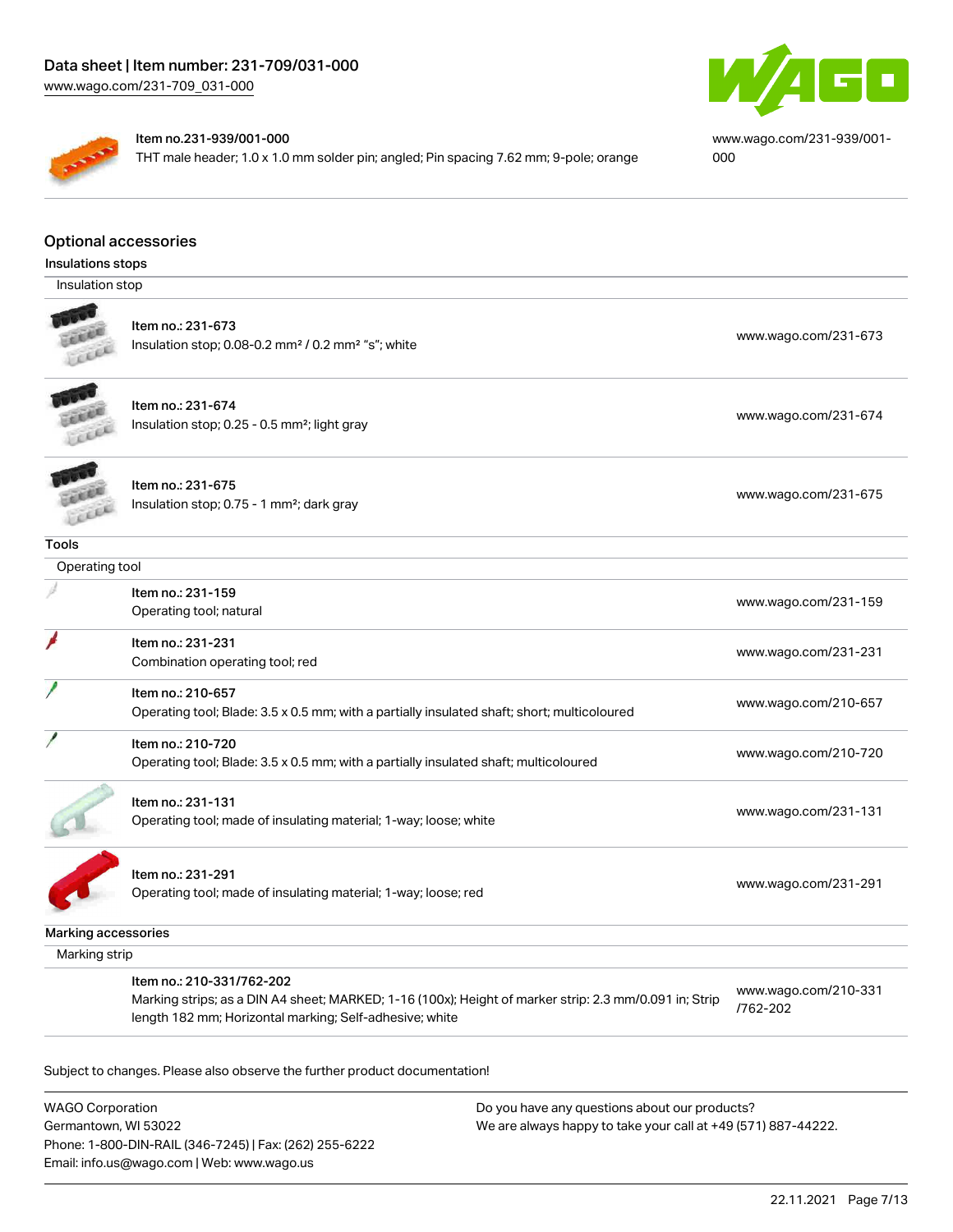

[www.wago.com/210-332](http://www.wago.com/210-332/762-020)

#### Item no.: 210-332/762-020

Marking strips; as a DIN A4 sheet; MARKED; 1-20 (80x); Height of marker strip: 3 mm; Strip length 182 mm; Horizontal marking; Self-adhesive; white [/762-020](http://www.wago.com/210-332/762-020)

| Testing accessories<br>Item no.: 210-136<br>www.wago.com/210-136<br>Test plug; 2 mm Ø; with 500 mm cable<br>Item no.: 231-662<br>www.wago.com/231-662<br>Test plugs for female connectors; for 7.5 mm and 7.62 mm pin spacing; 2,50 mm <sup>2</sup> ; light gray<br><b>Ferrules</b><br>Ferrule<br>Item no.: 216-101<br>www.wago.com/216-101<br>Ferrule; Sleeve for 0.5 mm <sup>2</sup> / AWG 22; uninsulated; electro-tin plated; silver-colored<br>Item no.: 216-104<br>www.wago.com/216-104<br>Ferrule; Sleeve for 1.5 mm <sup>2</sup> / AWG 16; uninsulated; electro-tin plated; silver-colored<br>Item no.: 216-106<br>www.wago.com/216-106<br>Ferrule; Sleeve for 2.5 mm <sup>2</sup> / AWG 14; uninsulated; electro-tin plated; silver-colored<br>Item no.: 216-102<br>www.wago.com/216-102<br>Ferrule; Sleeve for 0.75 mm <sup>2</sup> / AWG 20; uninsulated; electro-tin plated; silver-colored<br>Item no.: 216-103<br>www.wago.com/216-103<br>Ferrule; Sleeve for 1 mm <sup>2</sup> / AWG 18; uninsulated; electro-tin plated<br>Item no.: 216-123<br>www.wago.com/216-123<br>Ferrule; Sleeve for 1 mm <sup>2</sup> / AWG 18; uninsulated; electro-tin plated; silver-colored<br>Item no.: 216-122<br>www.wago.com/216-122<br>Ferrule; Sleeve for 0.75 mm <sup>2</sup> / AWG 20; uninsulated; electro-tin plated; silver-colored<br>Item no.: 216-124<br>www.wago.com/216-124<br>Ferrule; Sleeve for 1.5 mm <sup>2</sup> / AWG 16; uninsulated; electro-tin plated<br>Item no.: 216-142<br>Ferrule; Sleeve for 0.75 mm <sup>2</sup> / 18 AWG; uninsulated; electro-tin plated; electrolytic copper; gastight<br>www.wago.com/216-142<br>crimped; acc. to DIN 46228, Part 1/08.92<br>Item no.: 216-132<br>www.wago.com/216-132<br>Ferrule; Sleeve for 0.34 mm <sup>2</sup> / AWG 24; uninsulated; electro-tin plated | <b>Testing accessories</b> |  |
|-------------------------------------------------------------------------------------------------------------------------------------------------------------------------------------------------------------------------------------------------------------------------------------------------------------------------------------------------------------------------------------------------------------------------------------------------------------------------------------------------------------------------------------------------------------------------------------------------------------------------------------------------------------------------------------------------------------------------------------------------------------------------------------------------------------------------------------------------------------------------------------------------------------------------------------------------------------------------------------------------------------------------------------------------------------------------------------------------------------------------------------------------------------------------------------------------------------------------------------------------------------------------------------------------------------------------------------------------------------------------------------------------------------------------------------------------------------------------------------------------------------------------------------------------------------------------------------------------------------------------------------------------------------------------------------------------------------------------------------------------------------------------------------------------------------------------------|----------------------------|--|
|                                                                                                                                                                                                                                                                                                                                                                                                                                                                                                                                                                                                                                                                                                                                                                                                                                                                                                                                                                                                                                                                                                                                                                                                                                                                                                                                                                                                                                                                                                                                                                                                                                                                                                                                                                                                                               |                            |  |
|                                                                                                                                                                                                                                                                                                                                                                                                                                                                                                                                                                                                                                                                                                                                                                                                                                                                                                                                                                                                                                                                                                                                                                                                                                                                                                                                                                                                                                                                                                                                                                                                                                                                                                                                                                                                                               |                            |  |
|                                                                                                                                                                                                                                                                                                                                                                                                                                                                                                                                                                                                                                                                                                                                                                                                                                                                                                                                                                                                                                                                                                                                                                                                                                                                                                                                                                                                                                                                                                                                                                                                                                                                                                                                                                                                                               |                            |  |
|                                                                                                                                                                                                                                                                                                                                                                                                                                                                                                                                                                                                                                                                                                                                                                                                                                                                                                                                                                                                                                                                                                                                                                                                                                                                                                                                                                                                                                                                                                                                                                                                                                                                                                                                                                                                                               |                            |  |
|                                                                                                                                                                                                                                                                                                                                                                                                                                                                                                                                                                                                                                                                                                                                                                                                                                                                                                                                                                                                                                                                                                                                                                                                                                                                                                                                                                                                                                                                                                                                                                                                                                                                                                                                                                                                                               |                            |  |
|                                                                                                                                                                                                                                                                                                                                                                                                                                                                                                                                                                                                                                                                                                                                                                                                                                                                                                                                                                                                                                                                                                                                                                                                                                                                                                                                                                                                                                                                                                                                                                                                                                                                                                                                                                                                                               |                            |  |
|                                                                                                                                                                                                                                                                                                                                                                                                                                                                                                                                                                                                                                                                                                                                                                                                                                                                                                                                                                                                                                                                                                                                                                                                                                                                                                                                                                                                                                                                                                                                                                                                                                                                                                                                                                                                                               |                            |  |
|                                                                                                                                                                                                                                                                                                                                                                                                                                                                                                                                                                                                                                                                                                                                                                                                                                                                                                                                                                                                                                                                                                                                                                                                                                                                                                                                                                                                                                                                                                                                                                                                                                                                                                                                                                                                                               |                            |  |
|                                                                                                                                                                                                                                                                                                                                                                                                                                                                                                                                                                                                                                                                                                                                                                                                                                                                                                                                                                                                                                                                                                                                                                                                                                                                                                                                                                                                                                                                                                                                                                                                                                                                                                                                                                                                                               |                            |  |
|                                                                                                                                                                                                                                                                                                                                                                                                                                                                                                                                                                                                                                                                                                                                                                                                                                                                                                                                                                                                                                                                                                                                                                                                                                                                                                                                                                                                                                                                                                                                                                                                                                                                                                                                                                                                                               |                            |  |
|                                                                                                                                                                                                                                                                                                                                                                                                                                                                                                                                                                                                                                                                                                                                                                                                                                                                                                                                                                                                                                                                                                                                                                                                                                                                                                                                                                                                                                                                                                                                                                                                                                                                                                                                                                                                                               |                            |  |
|                                                                                                                                                                                                                                                                                                                                                                                                                                                                                                                                                                                                                                                                                                                                                                                                                                                                                                                                                                                                                                                                                                                                                                                                                                                                                                                                                                                                                                                                                                                                                                                                                                                                                                                                                                                                                               |                            |  |
|                                                                                                                                                                                                                                                                                                                                                                                                                                                                                                                                                                                                                                                                                                                                                                                                                                                                                                                                                                                                                                                                                                                                                                                                                                                                                                                                                                                                                                                                                                                                                                                                                                                                                                                                                                                                                               |                            |  |
|                                                                                                                                                                                                                                                                                                                                                                                                                                                                                                                                                                                                                                                                                                                                                                                                                                                                                                                                                                                                                                                                                                                                                                                                                                                                                                                                                                                                                                                                                                                                                                                                                                                                                                                                                                                                                               |                            |  |
|                                                                                                                                                                                                                                                                                                                                                                                                                                                                                                                                                                                                                                                                                                                                                                                                                                                                                                                                                                                                                                                                                                                                                                                                                                                                                                                                                                                                                                                                                                                                                                                                                                                                                                                                                                                                                               |                            |  |
| Item no.: 216-121<br>www.wago.com/216-121<br>Ferrule; Sleeve for 0.5 mm <sup>2</sup> / AWG 22; uninsulated; electro-tin plated; silver-colored                                                                                                                                                                                                                                                                                                                                                                                                                                                                                                                                                                                                                                                                                                                                                                                                                                                                                                                                                                                                                                                                                                                                                                                                                                                                                                                                                                                                                                                                                                                                                                                                                                                                                |                            |  |
| Item no.: 216-143<br>Ferrule; Sleeve for 1 mm <sup>2</sup> / AWG 18; uninsulated; electro-tin plated; electrolytic copper; gastight<br>www.wago.com/216-143<br>crimped; acc. to DIN 46228, Part 1/08.92                                                                                                                                                                                                                                                                                                                                                                                                                                                                                                                                                                                                                                                                                                                                                                                                                                                                                                                                                                                                                                                                                                                                                                                                                                                                                                                                                                                                                                                                                                                                                                                                                       |                            |  |

Item no.: 216-131

Subject to changes. Please also observe the further product documentation!

WAGO Corporation Germantown, WI 53022 Phone: 1-800-DIN-RAIL (346-7245) | Fax: (262) 255-6222 Email: info.us@wago.com | Web: www.wago.us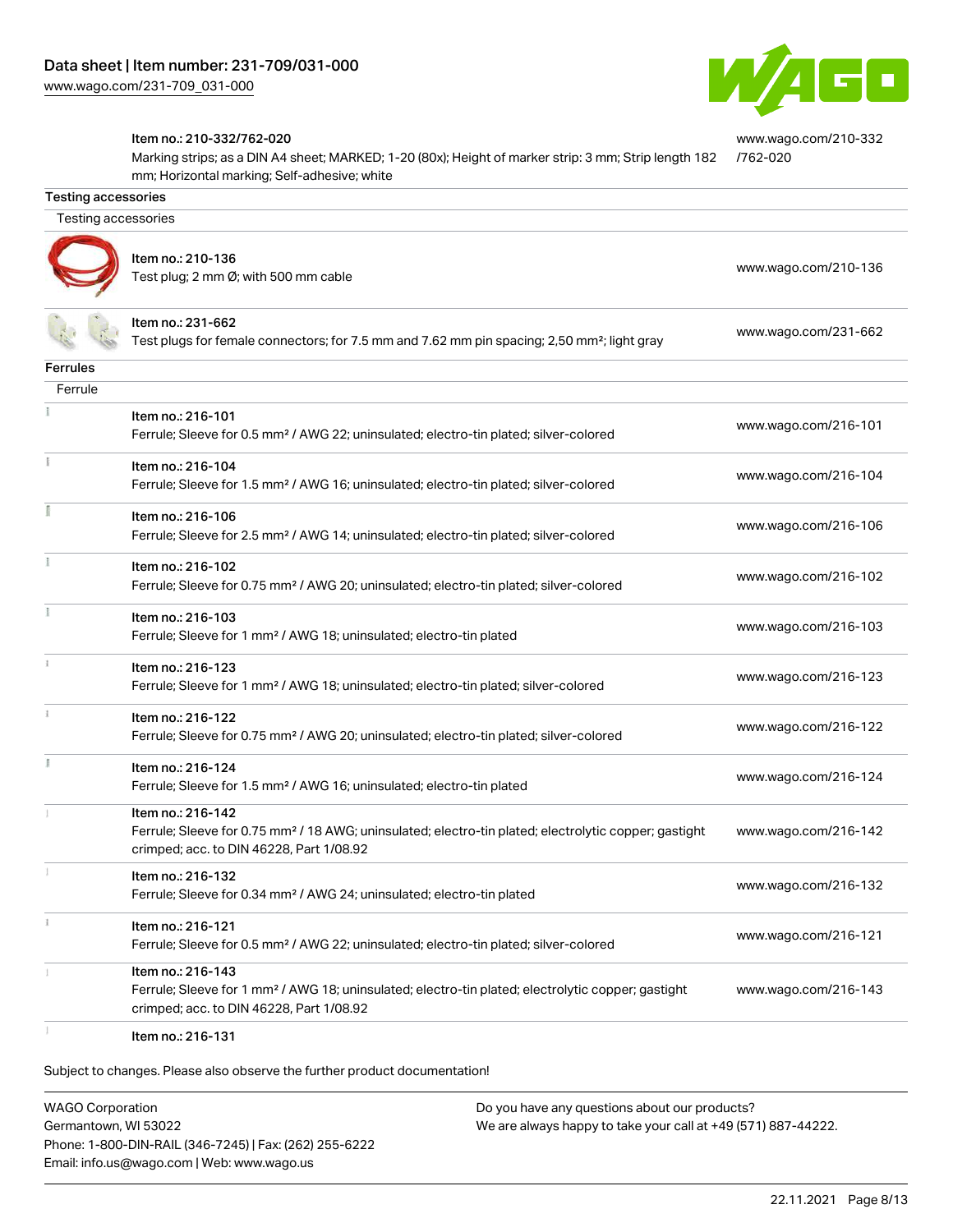

|   | Ferrule; Sleeve for 0.25 mm <sup>2</sup> / AWG 24; uninsulated; electro-tin plated; silver-colored                                                                                                      | www.wago.com/216-131 |
|---|---------------------------------------------------------------------------------------------------------------------------------------------------------------------------------------------------------|----------------------|
|   | Item no.: 216-141<br>Ferrule; Sleeve for 0.5 mm <sup>2</sup> / 20 AWG; uninsulated; electro-tin plated; electrolytic copper; gastight<br>crimped; acc. to DIN 46228, Part 1/08.92                       | www.wago.com/216-141 |
|   | Item no.: 216-152<br>Ferrule; Sleeve for 0.34 mm <sup>2</sup> / AWG 24; uninsulated; electro-tin plated                                                                                                 | www.wago.com/216-152 |
|   | Item no.: 216-203<br>Ferrule; Sleeve for 1 mm <sup>2</sup> / AWG 18; insulated; electro-tin plated; red                                                                                                 | www.wago.com/216-203 |
|   | Item no.: 216-202<br>Ferrule; Sleeve for 0.75 mm <sup>2</sup> / 18 AWG; insulated; electro-tin plated; gray                                                                                             | www.wago.com/216-202 |
|   | Item no.: 216-151<br>Ferrule; Sleeve for 0.25 mm <sup>2</sup> / AWG 24; uninsulated; electro-tin plated                                                                                                 | www.wago.com/216-151 |
|   | Item no.: 216-204<br>Ferrule; Sleeve for 1.5 mm <sup>2</sup> / AWG 16; insulated; electro-tin plated; black                                                                                             | www.wago.com/216-204 |
|   | Item no.: 216-144<br>Ferrule; Sleeve for 1.5 mm <sup>2</sup> / AWG 16; uninsulated; electro-tin plated; electrolytic copper; gastight<br>crimped; acc. to DIN 46228, Part 1/08.92; silver-colored       | www.wago.com/216-144 |
|   | Item no.: 216-201<br>Ferrule; Sleeve for 0.5 mm <sup>2</sup> / 20 AWG; insulated; electro-tin plated; white                                                                                             | www.wago.com/216-201 |
|   | Item no.: 216-223<br>Ferrule; Sleeve for 1 mm <sup>2</sup> / AWG 18; insulated; electro-tin plated; red                                                                                                 | www.wago.com/216-223 |
|   | Item no.: 216-241<br>Ferrule; Sleeve for 0.5 mm <sup>2</sup> / 20 AWG; insulated; electro-tin plated; electrolytic copper; gastight<br>crimped; acc. to DIN 46228, Part 4/09.90; white                  | www.wago.com/216-241 |
|   | Item no.: 216-242<br>Ferrule; Sleeve for 0.75 mm <sup>2</sup> / 18 AWG; insulated; electro-tin plated; electrolytic copper; gastight<br>crimped; acc. to DIN 46228, Part 4/09.90; gray                  | www.wago.com/216-242 |
|   | Item no.: 216-222<br>Ferrule; Sleeve for 0.75 mm <sup>2</sup> / 18 AWG; insulated; electro-tin plated; gray                                                                                             | www.wago.com/216-222 |
|   | Item no.: 216-221<br>Ferrule; Sleeve for 0.5 mm <sup>2</sup> / 20 AWG; insulated; electro-tin plated; white                                                                                             | www.wago.com/216-221 |
| 1 | Item no.: 216-224<br>Ferrule; Sleeve for 1.5 mm <sup>2</sup> / AWG 16; insulated; electro-tin plated; black                                                                                             | www.wago.com/216-224 |
|   | Item no.: 216-243<br>Ferrule; Sleeve for 1 mm <sup>2</sup> / AWG 18; insulated; electro-tin plated; electrolytic copper; gastight crimped; www.wago.com/216-243<br>acc. to DIN 46228, Part 4/09.90; red |                      |
| 1 | Item no.: 216-244<br>Ferrule; Sleeve for 1.5 mm <sup>2</sup> / AWG 16; insulated; electro-tin plated; electrolytic copper; gastight<br>crimped; acc. to DIN 46228, Part 4/09.90; black                  | www.wago.com/216-244 |
|   | Item no.: 216-263                                                                                                                                                                                       |                      |

| <b>WAGO Corporation</b>                                | Do you have any questions about our products?                 |
|--------------------------------------------------------|---------------------------------------------------------------|
| Germantown, WI 53022                                   | We are always happy to take your call at +49 (571) 887-44222. |
| Phone: 1-800-DIN-RAIL (346-7245)   Fax: (262) 255-6222 |                                                               |
| Email: info.us@wago.com   Web: www.wago.us             |                                                               |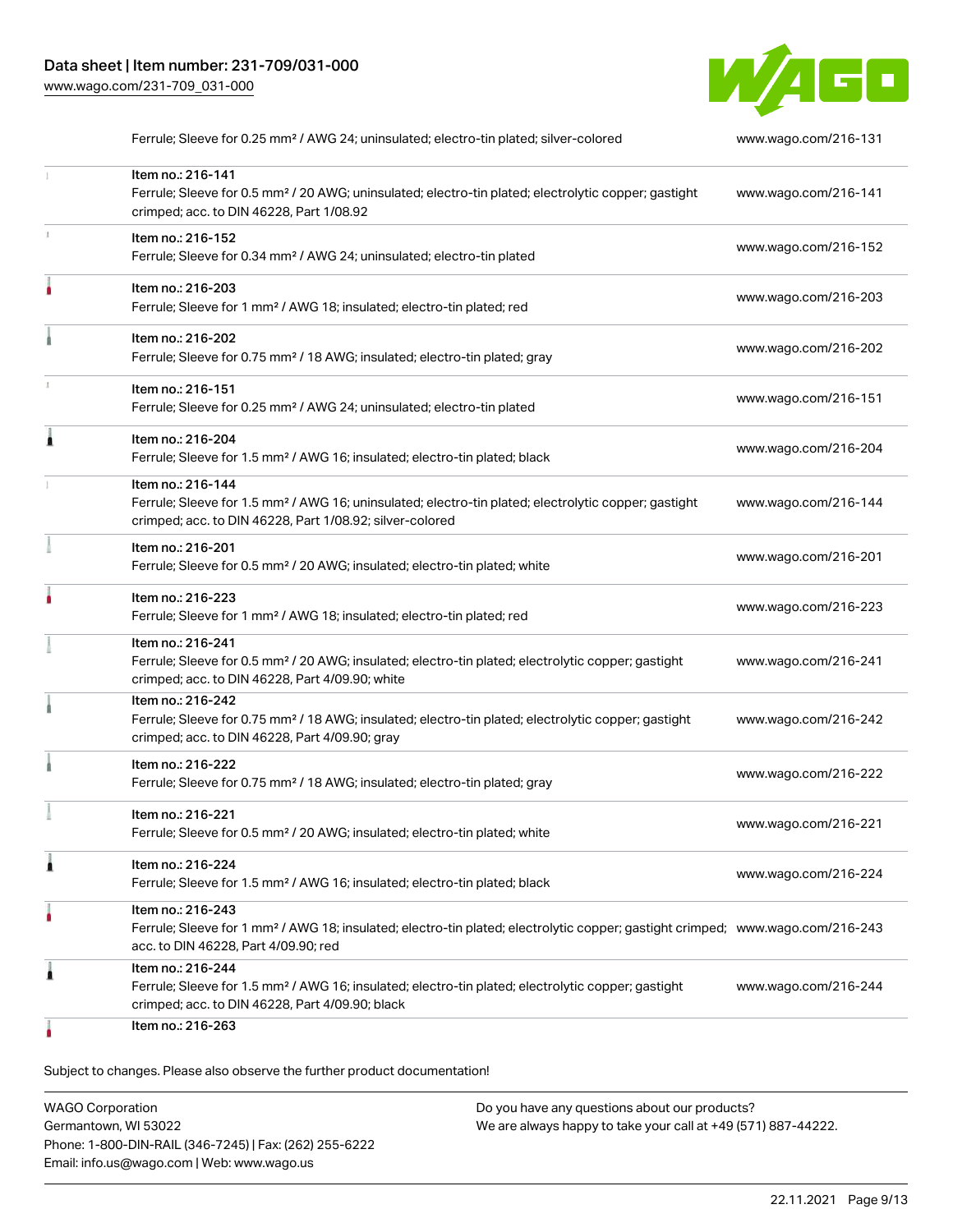

Ferrule; Sleeve for 1 mm² / AWG 18; insulated; electro-tin plated; electrolytic copper; gastight crimped; [www.wago.com/216-263](http://www.wago.com/216-263) acc. to DIN 46228, Part 4/09.90; red

| 1                                                       | Item no.: 216-264<br>Ferrule; Sleeve for 1.5 mm <sup>2</sup> / AWG 16; insulated; electro-tin plated; electrolytic copper; gastight<br>crimped; acc. to DIN 46228, Part 4/09.90; black |            | www.wago.com/216-264 |                      |  |
|---------------------------------------------------------|----------------------------------------------------------------------------------------------------------------------------------------------------------------------------------------|------------|----------------------|----------------------|--|
| Â                                                       | Item no.: 216-284<br>Ferrule; Sleeve for 1.5 mm <sup>2</sup> / AWG 16; insulated; electro-tin plated; electrolytic copper; gastight<br>crimped; acc. to DIN 46228, Part 4/09.90; black |            | www.wago.com/216-284 |                      |  |
|                                                         | Item no.: 216-262<br>Ferrule; Sleeve for 0.75 mm <sup>2</sup> / 18 AWG; insulated; electro-tin plated; electrolytic copper; gastight<br>crimped; acc. to DIN 46228, Part 4/09.90; gray |            | www.wago.com/216-262 |                      |  |
|                                                         | Item no.: 216-301<br>Ferrule; Sleeve for 0.25 mm <sup>2</sup> / AWG 24; insulated; electro-tin plated; yellow                                                                          |            |                      | www.wago.com/216-301 |  |
|                                                         | Item no.: 216-321<br>Ferrule; Sleeve for 0.25 mm <sup>2</sup> / AWG 24; insulated; electro-tin plated; yellow                                                                          |            | www.wago.com/216-321 |                      |  |
|                                                         | Item no.: 216-322<br>Ferrule; Sleeve for 0.34 mm <sup>2</sup> / 22 AWG; insulated; electro-tin plated; green                                                                           |            |                      | www.wago.com/216-322 |  |
| i.                                                      | Item no.: 216-302<br>Ferrule; Sleeve for 0.34 mm <sup>2</sup> / 22 AWG; insulated; electro-tin plated; light turquoise                                                                 |            | www.wago.com/216-302 |                      |  |
| Mounting                                                |                                                                                                                                                                                        |            |                      |                      |  |
| Mounting accessories                                    |                                                                                                                                                                                        |            |                      |                      |  |
|                                                         | Item no.: 209-147<br>Self-tapping screw                                                                                                                                                |            | www.wago.com/209-147 |                      |  |
|                                                         | Item no.: 231-194<br>Self-tapping screw; B 2.2x13, fixing hole 1.8 mm Ø                                                                                                                |            |                      | www.wago.com/231-194 |  |
|                                                         | Item no.: 231-195<br>Screw with nut; M2x12; for fixing element                                                                                                                         |            |                      | www.wago.com/231-195 |  |
|                                                         | Item no.: 231-295<br>Screw with nut                                                                                                                                                    |            |                      | www.wago.com/231-295 |  |
| Cover                                                   |                                                                                                                                                                                        |            |                      |                      |  |
| Cover                                                   |                                                                                                                                                                                        |            |                      |                      |  |
|                                                         | Item no.: 231-669<br>Lockout caps; for covering unused clamping units; orange                                                                                                          |            |                      | www.wago.com/231-669 |  |
| <b>Downloads</b><br>Documentation                       |                                                                                                                                                                                        |            |                      |                      |  |
| <b>Additional Information</b><br>Technical explanations |                                                                                                                                                                                        | 2019 Apr 3 | pdf<br>2.0 MB        | Download             |  |

| WAGO Corporation                                       | Do you have any questions about our products?                 |
|--------------------------------------------------------|---------------------------------------------------------------|
| Germantown. WI 53022                                   | We are always happy to take your call at +49 (571) 887-44222. |
| Phone: 1-800-DIN-RAIL (346-7245)   Fax: (262) 255-6222 |                                                               |
| Email: info.us@wago.com   Web: www.wago.us             |                                                               |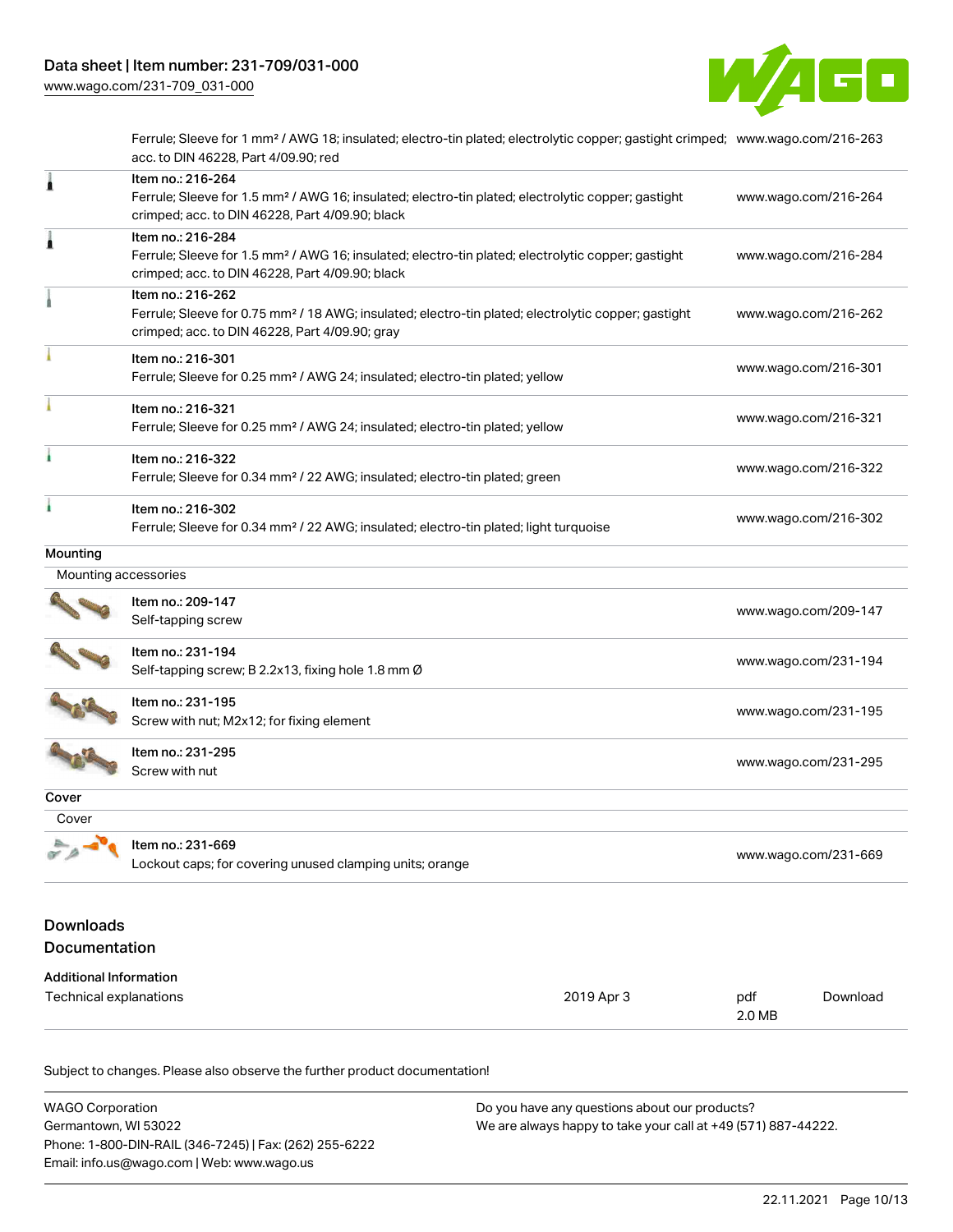

## CAD files

| CAD data                                                                                              |            |          |
|-------------------------------------------------------------------------------------------------------|------------|----------|
| 2D/3D Models 231-709/031-000                                                                          | <b>URL</b> | Download |
| CAE data                                                                                              |            |          |
| EPLAN Data Portal 231-709/031-000                                                                     | <b>URL</b> | Download |
| ZUKEN Portal 231-709/031-000                                                                          | <b>URL</b> | Download |
| EPLAN Data Portal 231-709/031-000                                                                     | <b>URL</b> | Download |
| <b>Environmental Product Compliance</b>                                                               |            |          |
| <b>Compliance Search</b>                                                                              |            |          |
| Environmental Product Compliance 231-709/031-000                                                      | <b>URL</b> | Download |
| 1-conductor female connector; CAGE CLAMP <sup>®</sup> ; 2.5 mm <sup>2</sup> ; Pin spacing 7.62 mm; 9- |            |          |

pole; clamping collar; 2,50 mm²; orange

## Installation Notes



Inserting a conductor via 3.5 mm screwdriver – CAGE CLAMP® actuation parallel to conductor entry.



Inserting a conductor via 3.5 mm screwdriver – CAGE CLAMP® actuation perpendicular to conductor entry.



Inserting a conductor into CAGE CLAMP® unit via operating lever (231-291).

Subject to changes. Please also observe the further product documentation!

WAGO Corporation Germantown, WI 53022 Phone: 1-800-DIN-RAIL (346-7245) | Fax: (262) 255-6222 Email: info.us@wago.com | Web: www.wago.us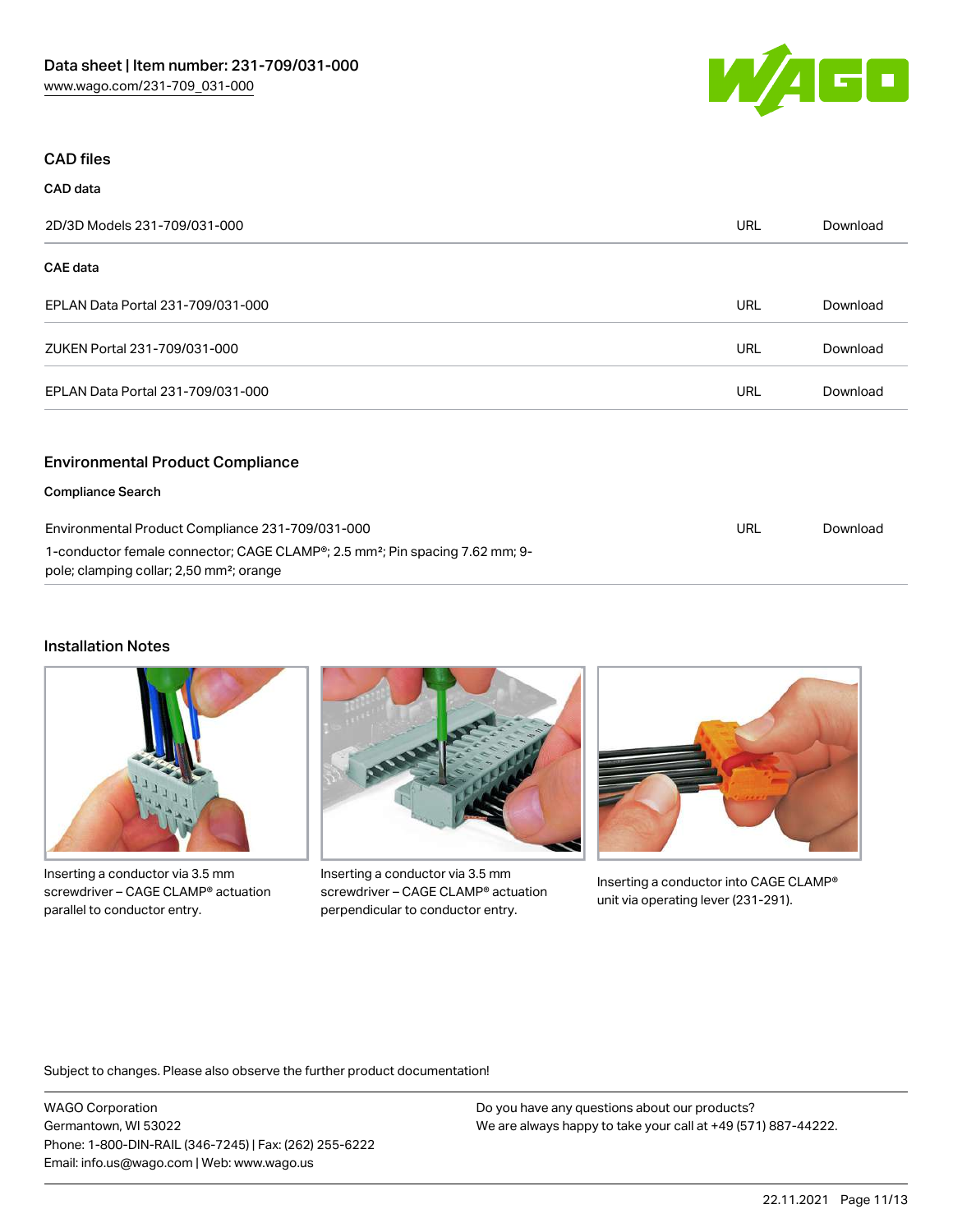



Inserting a conductor via operating tool.



Coding a female connector by removing coding finger(s).



Testing – female connector with CAGE CLAMP®

Integrated test ports for testing perpendicular to conductor entry via 2 or 2.3 mm Ø test plug

### Installation

Subject to changes. Please also observe the further product documentation!

WAGO Corporation Germantown, WI 53022 Phone: 1-800-DIN-RAIL (346-7245) | Fax: (262) 255-6222 Email: info.us@wago.com | Web: www.wago.us